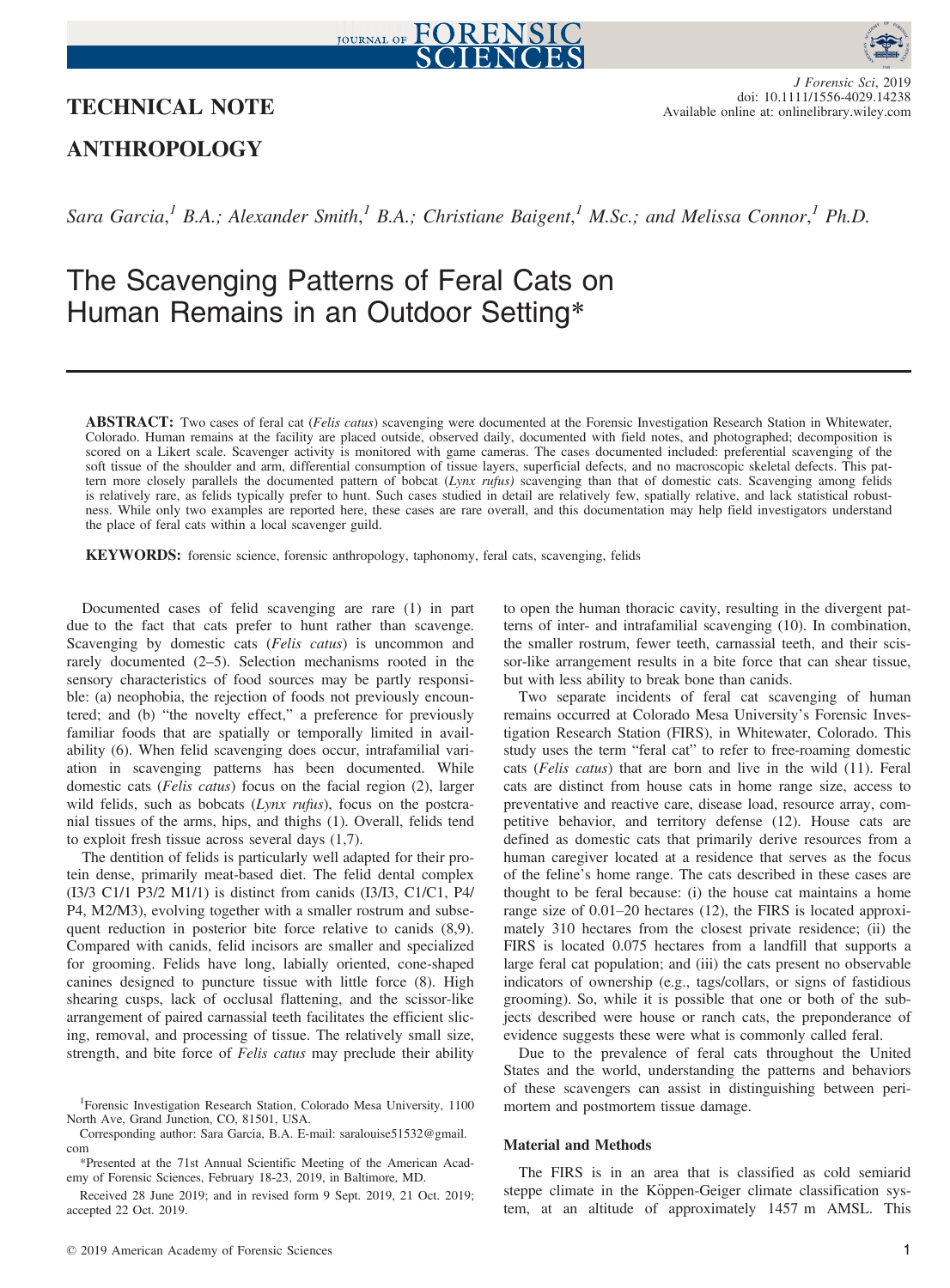environment is made distinct by a paucity of moisture that affects attendant ecological relationships. Annual precipitation is less than 24 cm of rain and 19 cm of snow per year, making water a critical resource for both flora and fauna. The impact of the semiarid environment on human decomposition is also distinct; the typical trajectory of decomposition is characterized by desiccation, with full skeletonization often taking years (13).

The outdoor decomposition facility at the FIRS is fenced to preclude access by large-bodied scavengers. The fence extends below the ground and inhibits burrowing around the perimeter, but this has not deterred the extension of warren systems by expansive excavating species. The fence does not restrict the access of avian scavengers and small mammals, which can enter via burrows or through a gap between the fence and gate. The outdoor facility is home to a prairie dog (Cynomys leucurus) colony, the warrens of which extend to the area outside the fenced facility. Rabbits (Sylvilagus auduboni) also visit, but there is no evidence for long term habitation. Mice (unknown rodent species) are common and frequently nest beneath, and within, desiccated remains.

Due to the presence of small-bodied vertebrate scavengers, donors are documented in part using motion activated infrared game cameras. When tissue change consistent with scavenging is observed, game cameras are trained on the affected human remains to determine the scavenger species involved. Bodies are placed, unclothed, in a supine position on the surface. Donors are placed approximately three meters from one another. Remains are documented daily following the FIRS photography protocol (14), the region-specific Total Body Desiccation Score (TBDS) protocol devised following Connor et al. (13) and the Total Body Score (TBS) protocol (15) devised following Megysi et al. (16). As the remains become desiccated (i.e., meet or exceed a TBS score of 24), they are documented weekly. The FIRS has an on-site HOBO<sup>®</sup> weather station which records, among other data, hourly temperature. Temperature data are reported using the Celsius scale, and accumulated degree-days (ADD) are calculated by averaging the hourly temperature readings for each day, then adding that average temperature for each consecutive day from the time of donor placement.

Tissue damage consistent with scavenging is observed, photographed, and described daily. Any exposed bone is visually checked for macroscopic damage. The impacted donors remain a part of the active study cohort at the FIRS, and as such a detailed microscopic analysis of the affected bones has not been performed. Observations of tissue damage are temporally correlated with game camera images to confirm and document the presence of scavengers. These individuals are specifically monitored for scavenging until the scavenger is no longer present. While the two donors discussed below remain in the active study cohort as of this writing, active scavenging has ceased.

#### Results

# Case 1

A 79-year-old woman (FIRS 17-12) was placed in the outside facility at the FIRS 13 days after death. Approximately 40 other donors were in the outdoor facility at the time of placement. Subcutaneous needles were inserted as part of an unrelated research study. Decomposition accelerated at the needle insertion sites. Scavenging began approximately 5 days after placement, near two of the needle insertion sites. Initially, circular defects on the distal upper arm, proximal to the elbow, were noted. A

game camera photographed a striped cat tearing tissue from the donor. While these images show the cat scavenging, the cat consistently scavenged in areas that were partially obstructed from view. This prevented a detailed analysis of the cat's scavenging behaviors. The damage was photographed and described the following day. The cat consumed tissue from the left arm and adjacent chest, focusing on the dermal and fat layers. In some cases, it appeared to simply peel fat from the muscle and then scavenge laterally and superficially, rather than more deeply into the muscle. To complete the unrelated research project, a cage was placed over the donor; the cage was removed after one week. Shortly thereafter, what appeared to be the same cat returned to the body. The cat continued to scavenge in the same area almost nightly for approximately 35 days. The scavenging occurred between 64 and 405 ADD and a TBS range of 8–17 (Table 1). The cat removed much of the tissue on the left breast area and along the upper left arm. No bones were exposed in the breast area, but scavenging of the arm was sufficient to expose the humerus from the proximal to the mid-shaft region. In the breast area, the fat and dermal tissue appeared to be the preferred tissue source.

Small, irregular defects were present along the margin of the scavenged area on the chest (Fig. 1). These defects impacted the outer surface of the tissue, presenting as shallow, discolored dents in the tissue. These defects were noted only on the chest and not the arm.

Along the margins of the scavenged area on the left arm, the outer layer of tissue was pulled back (reflected) rather than consumed, giving the tissue a frayed appearance (Fig. 2). In the early stages of scavenging, only the fat tissue was consumed, leaving the muscle exposed. Only after consuming most of the fat tissue on the proximal arm, did the cat begin to consume the muscle tissue, resulting in exposure of the humerus.

At no time did the cat demonstrate an interest in any of the 40-plus adjacent donors. Several new donations were placed during the scavenging period and were also monitored via game camera. The cat showed no interest in the newer donations and continued preferentially to scavenge FIRS Donor 17-12.

### Case 2

A 70-year-old autopsied man (FIRS 18-06) was placed in the outdoor facility approximately 11 days after death. Scavenging began approximately six days after placement. Unlike Case 1, FIRS staff made no attempt to prevent scavenging. The initial area impacted was the lateral left shoulder along the autopsy incision, the lower lateral abdomen, and the proximal left arm.

TABLE 1-Cat scavenging indicators observed in two cases at the FIRS.

| Feature                  | Description                                                                                                                 |  |  |
|--------------------------|-----------------------------------------------------------------------------------------------------------------------------|--|--|
| Onset of scavenging      | Early decomposition (PMI 5–6 days; TBS 8–11;<br>ADD 63–64)                                                                  |  |  |
| Terminus of scavenging   | Moist decomposition (PMI 21–40 days; TBS 16–<br>17: ADD 214-405)                                                            |  |  |
| Soft tissue defects      | Superficial circular defects peripheral to area<br>1.<br>of tissue removal<br>2. Linear striae peripheral to area of tissue |  |  |
| Location                 | removal<br>Shoulder girdle and proximal arm.                                                                                |  |  |
| Skeletal exposure        | Atypical; limited to exposure of one humeral<br>diaphysis                                                                   |  |  |
| Skeletal defects         | None observed                                                                                                               |  |  |
| Skeletal disarticulation | None observed                                                                                                               |  |  |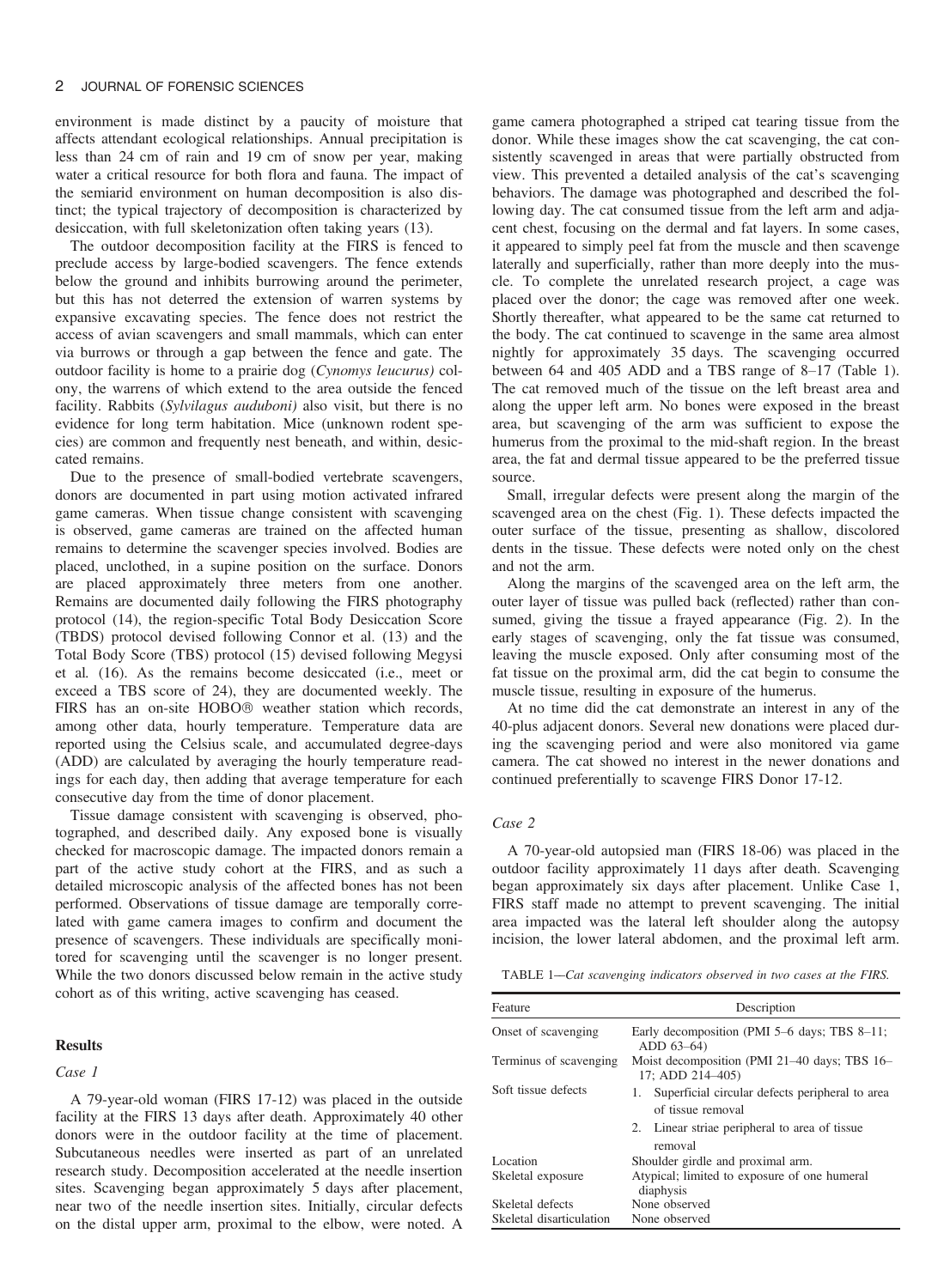

FIG. 1––Small, irregular defects peripheral to scavenging on the chest from Case 1.



FIG. 2––Outer layers of tissue pulled back (reflected) to expose underlying tissue in Case 1.

A game camera photographed a black cat, a different animal from that which scavenged Case 1, tearing tissue from the donor. After the initial scavenging event, what appeared to be the same cat returned for 10 of the next 16 nights, then after a month-long hiatus, it returned for two nights. On each night, the cat visited the same body multiple times. The scavenging occurred between 63–339 ADD and a TBS range of 11–16 (Table 1). Scavenging stopped at the onset of moist decomposition.

Small, irregular defects were observed along the distal margin of the scavenged area on the left arm (Fig. 3). Similar defects were observed on the chest, though they were less prevalent in this region. These defects were visually consistent with the irregular defects seen on Case 1. While new defects were not observed after every scavenging event, they were present on this individual at all stages of scavenging. Unlike the cat scavenging Case 1, the cat scavenging Case 2 was not camera shy and game camera photographs show the cat's teeth superficially impacting the tissue in the area where these defects were observed.

Small, linear striae were observed on the left arm, distal to both the scavenged area and the previously described peripheral defects. These striae were accompanied by both small and large



FIG. 3––Small, irregular defects peripheral to the scavenged area on the left arm in Case 2.

circular defects (Fig. 4). Game camera images from the night preceding the appearance of these defects show the cat planting its claws and standing on the affected area as it consumed tissue from the proximal arm. The cat is seen with its claws positioned and fully extended as an anchor in the area of the circular defects (Fig. 5).

What appeared to be the same cat was seen on game cameras throughout the facility but showed no interest in any of the other 40-plus adjacent donors. The cat did not scavenge new donors placed around the time of scavenging and in a similar stage of decomposition to FIRS 18-06.

## **Discussion**

In the few reported cases of indoor domestic Felis catus scavenging, the target was the face (primarily the mouth and nose), hands, and feet (2). In the documented instance of bobcat scavenging (1), the focus was on the arms, hips, and thighs. In both cases reported here, the feral cats targeted areas where the skin



FIG. 4-(A) Small, linear striae and circular defects distal to scavenging on the left arm in Case 2. (B) Enlarged image of the same defects.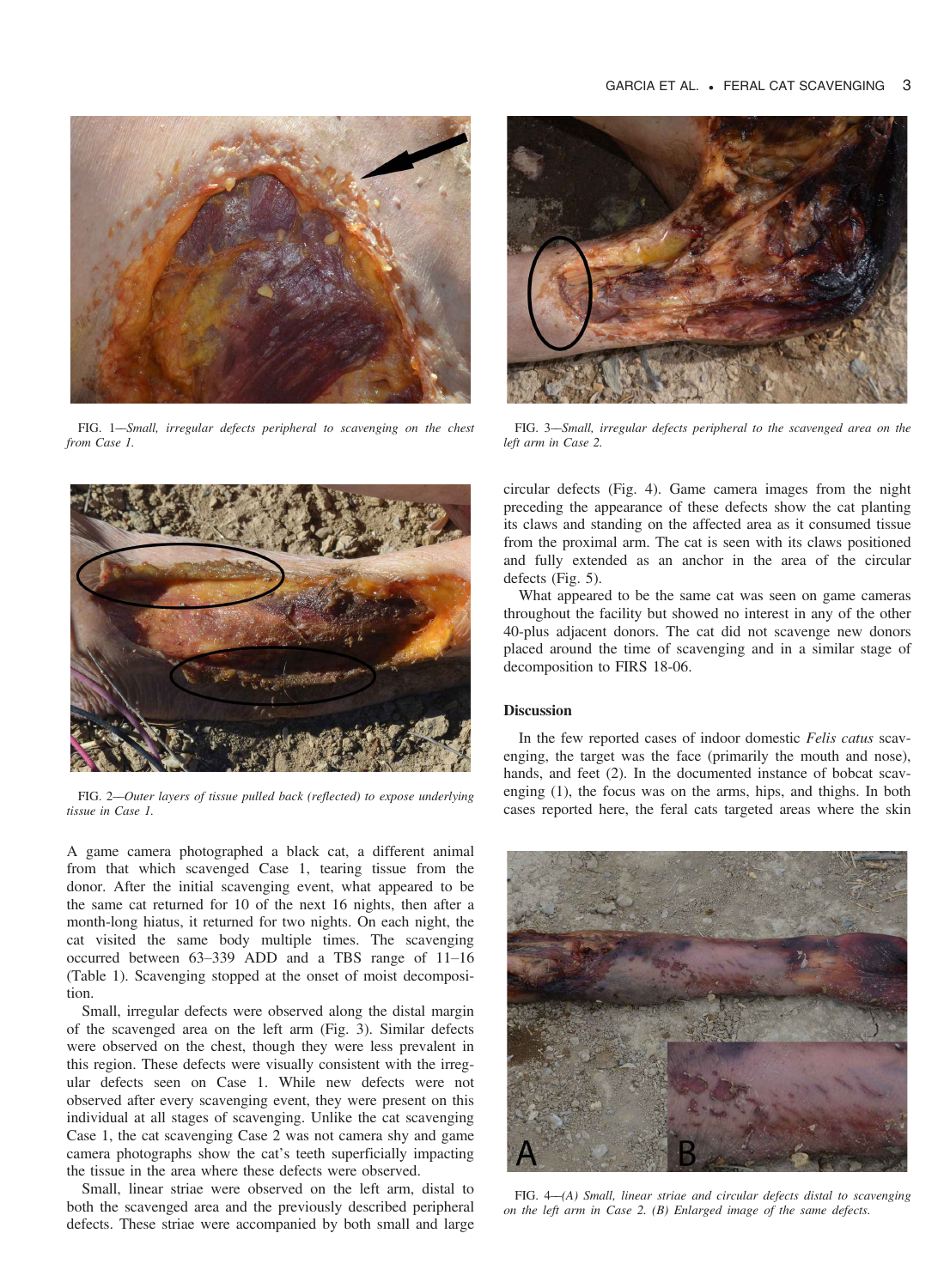

FIG. 5––Game camera image of the cat using its claws to stabilize the arm as it consumes tissue in Case 2.

had been previously penetrated. The abdomen was a secondary area of interest (Table 2). These two cases more closely parallel the reported pattern of bobcat scavenging (1) than that of the domestic Felis catus.

Differences in feeding behavior between domestic and feral cat groups are reported and are most often attributed to both neophobia, and the need for reflexivity in the feral cat diet as they work to meet nutritional needs (6). The novelty effect may partly explain why both cats showed a preference for a specific donor, despite the presence of adjacent donors.

Both cats showed preference for bodies in relatively early decomposition (TBS 8-16). Scavenging began when the bodies showed early signs of decomposition and ended at the onset of moist decomposition. The cessation of scavenging at the onset of moist decomposition may be explained by felids' preference for fresh tissue (1,7). In both cases, scavenging began at a similar phase of the postmortem interval (PMI) and ADD (Table 1). In case 1, the scavenging window was longer; however, the stage of decomposition at the end of scavenging was similar in both cases. This further suggests that the cats preferred tissue in earlier stages of decomposition.

In both cases, small, irregular defects were present peripheral to the scavenged area, outlining the border of the defect (Table 1). In case 1, these defects were only observed on the chest and not removed by further scavenging. In case 2, defects were present inconsistently as the cat would create the defects one night and scavenge that area the next, removing the defects. The cat did not always create these defects during scavenging, so the defects would be there one day and gone the next. Game camera images of the cat in case 2 indicate that these defects were caused by the cat's teeth as it scavenged. These defects were consistent with those seen in case 1, though the cat in that case scavenged away from the camera and thus individual bites could not be observed. Linear striae and circular defects were also seen in case 2, present peripheral to the scavenged area. These defects correlated with game camera images of the cat using its claws to stabilize the limb as it consumed tissue elsewhere.

While there are game camera images of the cat in case 2 licking the donor, there was no clear evidence of this behavior reflected in the tissue. From game camera photographs, the marks on the tissue were created by the teeth and claws, rather than by the tongue.

The tissue removal process differed between the two cases. In case 1, the outer tissue on the left arm was pulled back (reflected) to gain access the underlying tissue. In contrast, in case 2, the different tissue layers (superficial to deep) were consumed without clear preference for tissue type.

Both the peripheral defects and the reflected tissue margins in these cases present similar to other possible postmortem changes. The small, irregular defects peripheral to the scavenged areas in both cases have some similarities to the superficial defects created by various species of ants (17–19). The defects described here were small and only observed directly peripheral to a much larger scavenged area where significant tissue removal was present. The observed pattern in ants includes only superficial defects (skin loss) that are present throughout exposed tissue and are often larger than the similar defects seen in this study (17– 19). The reflected tissue in case 1 appears similar to the same feature caused by desiccation of the tissue. In this case, the edges of the tissue were fresh when the feature was initially observed and thus could not have been caused by desiccation. No macroscopic damage to the bone was observed, suggesting that the bone was not the primary target for the cats.

Both rodents and canids impact the hard tissue as well as the soft (20–24), whereas the two cases of cat scavenging described in this paper impact the soft tissue. As noted above, it is probable that the mechanics of the felid dental complex make it difficult for them to break or puncture bone as canids do, while their dramatically smaller incisors and posteriorly emphasized bite force preclude rodent-like gnawing. Rodent induced damage to soft tissue presented a layered pattern of dermal destruction. Cat induced soft tissue removal also exhibited layered destruction characterized by removal of the fat layer before consumption of deeper muscle tissues—but did not present the differential destruction of the dermal layers, as noted by Haglund (20) for rodents. Canids showed no such delicacy, consuming all layers of tissue. Notably, the cat involved in the first case demonstrated a tendency to reflect the epidermal layers, a pattern inconsistent with canids and rodents.

Documented cases of canid scavenging included defects along the skin margin of the scavenged area such as "V" shaped puncture marks (21) and linear defects (2,24) both of which were

TABLE 2––Scavenging patterns observed in bobcats (1), domestic cats (2), and feral cats.

| Characteristic                                       | Bobcat (Lynx rufus)                           | Feral cat ( <i>Felis catus</i> )                                                                | Domestic cat (Felis catus)                |
|------------------------------------------------------|-----------------------------------------------|-------------------------------------------------------------------------------------------------|-------------------------------------------|
| Area scavenged                                       | Arms, abdominal region,<br>hips, and thighs   | Arm, chest                                                                                      | Face (mouth and nose),<br>hands, and feet |
| Defect Margins                                       | Predominantly smooth                          | Some scalloped margins, some areas where dermal layers are<br>reflected back to access the fat. | Unknown                                   |
| Characteristics of tissue beyond<br>margin of damage | Scratches with no patterns                    | Circular puncture marks, scratches                                                              | Bite marks around<br>scavenged area       |
| Consumption of tissue layers                         | Soft tissue, adipose tissue,<br>muscle tissue | Differential consumption of fat and muscle                                                      | Unknown                                   |